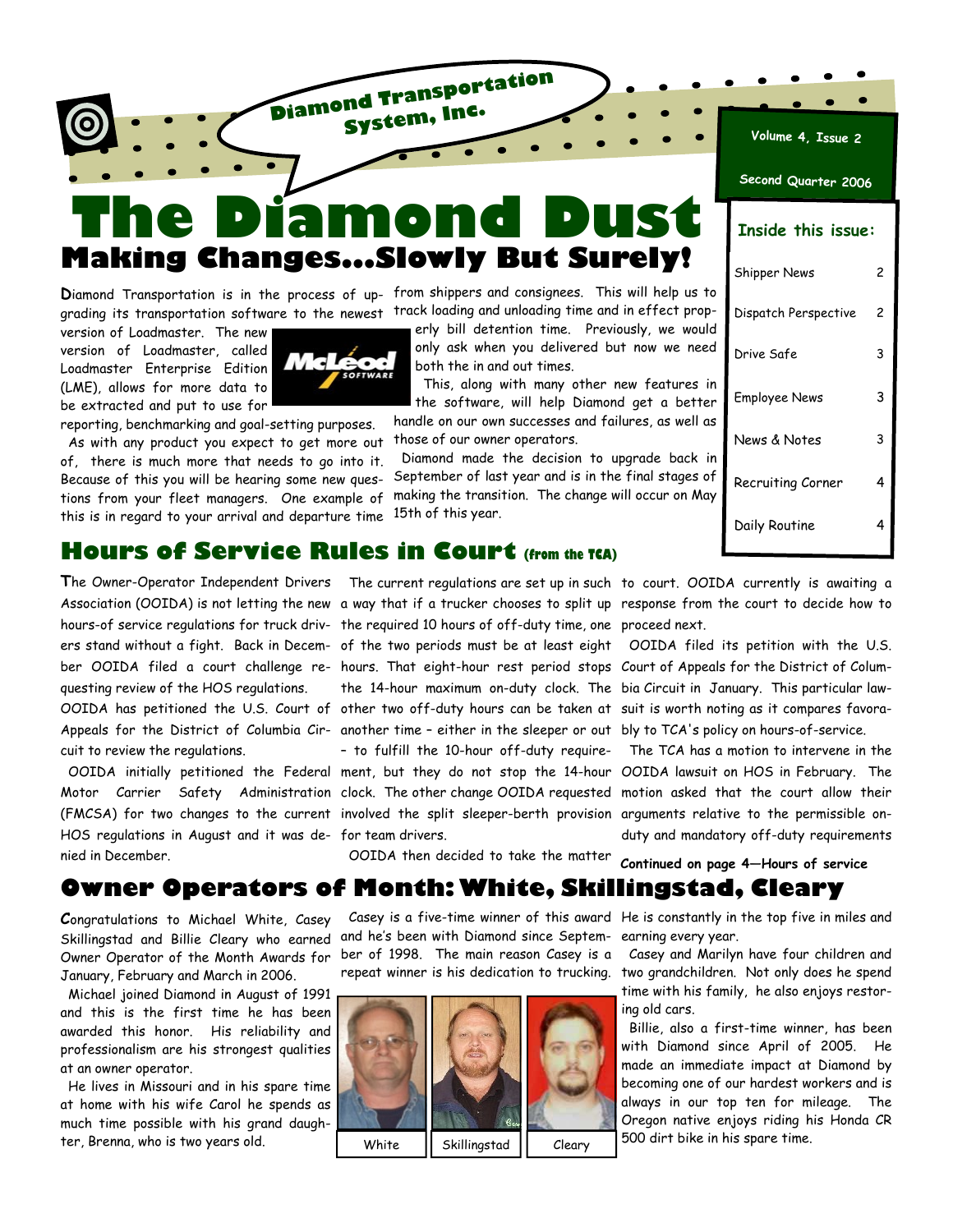# **SHIPPER NEWS: We All Have an Impact on Sales CUSTOMERS AND AGENTS**

that many employees, associates, contractors, etc. in a company believe that it is only the sales person who makes or breaks a particular sale or relationship with the customer.

 This is not always the case and in fact it can be a person far removed from the account that can have a positive or negative effect. Taking good care of a customer involves all of us. From answering the phone when the customer initially calls to the attitude of

the driver and even the accuracy of the invoice or the follow up for payment, every aspect of the transaction is impacted by what each of us does and affects how we are viewed.

 We are all aware of the high level of competition in our business and the number of choices customers have to move their freight.

**E**very person within an organization can and does have an impact This fact makes it critical that we understand each of our roles on sales and how customers perceive that organization. I think in the process and the lasting impact (good or bad) it could have on that relationship.

 Everyone is very busy these days and wearing several hats seems to be the rule and not the exception. The easier we make it for our customers to deal with us, the more they will want to deal with us. If our customer has to make follow up calls to get a quote or to check on the status of the truck or listen to a complaint from dock personnel, they are going to think twice before using us again. Ease of use is a phrase we should all remember. How easy was it to use Diamond and

what overall perception was the customer left with.

 We all have an impact on these items and we all have an impact on sales. Let's continue to work together to make sure we have a positive impact.

**- Pat McLeod, Vice President—Sales & Marketing**

# **Information Keys Success For Diamond**

having good information. Because of this, Diamond has opened the lines of communication with 30—day and 90-day reviews, new orientation procedure and an updated driver handbook.

 The 30—day and 90-day reviews cover both owner operator issues and Diamond issues. are doing well and areas in need of change, correction or clarification. It is apparent that by listening to each of you, we can learn and understand better your issues and concerns.

 Our orientation is now more intensive. Dia-book as they arise. mond employees handling logs, permits or settle-

**T**he success of both the company and the owner ment, for instance, are now doing the necessary operator is dependent on having information and training for that department. This provides new owner operators with a clearer understanding of our needs and gives proper training in order to make things flow smoothly once they are out there over the road.

With this program we are finding areas that we It will be in two parts with one book dealing with Diamond has also completed an update of all the information in the owner operator handbook. the various departments and programs we are offering and the other dealing with licensing and permits. All owner operators will be receiving a copy and will receive any updates to the hand-

**-Paul Martinson, President** 

#### **TOP-FIVE AGENTS OCTOBER—DECEMBER**

- 1. Brenda Suttles
- 2. Rob Hartman
- 3. Larry Meeks
- 4. Joe Haskins
- 5. Bill Baker

**D**iamond congratulates all of our agents! Our agents are considered a large part of our sales force and customer base. Remember commission invoices are due on Tuesday for Thursday payment.

**THE DISPATCH PERSPECTIVE** 

to "treat our equipment as if it were your own" or "drop a trailer fix the problem yourself we will give you authorization. the way you would like it when you pick it up."

all blocks, nails and debris from a trailer before dropping it. This portant that we communicate where the trailers are being has been an ongoing issue and can cause problems, especially when dropped. If we don't have the proper information our fleet man-

the trailers are dropped in a drop yard where we don't service the trailers. Just think about what you would do if you had to pick up a trailer and remove someone else's dunnage or nails.

 Also, when you are out on the road, make sure you report any



Does this look like a trailer that you would want to pick up?

**THE GOLDEN RULE—**"Treat others how you want to be damage done to a trailer whether it was your fault or not. This treated." This is a phrase that goes back to the first days of includes any damage to the floorboards, outrigger boards, lights school and applies here at Diamond. More precisely, it translates or wiring. Call in and report the damage and if you feel you can

 Remember, it is the owner operator's responsibility to remove locations. In many areas we have two trailer pools and it is im-It is also important that you drop the trailers in the proper

> agers may send the next person to an incorrect location. If you are unsure of where to drop the trailer, ask and your fleet manager will give you proper directions.

> Attention to these small details will help us with a smooth operation.

-**Jon Coca, Vice President—Operations**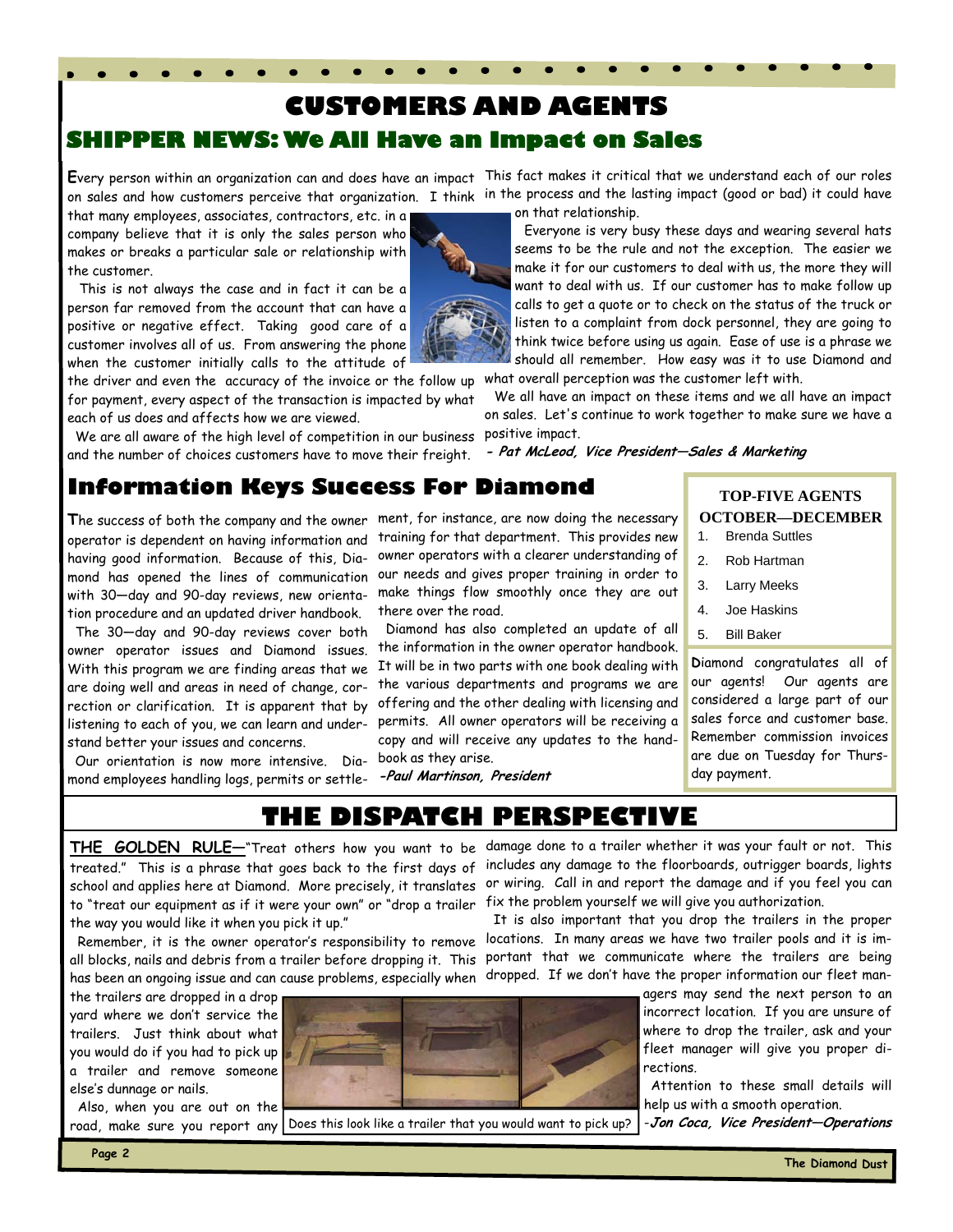# **SAFETY & COMPLIANCE**

# **DRIVE SAFE: Your Motor Vehicle Record Is Our Record**

but that's just one part of your overall driving record.

 Many factors contribute to a clean driving record. Your MVR, (OOS) violations and logging violations all get factored into your overall record. By keeping your record clear of these types of violations, you not only protect your driving record, which protects your livelihood, you also help yourself to qualify for safety you purchase that insurance through our program here. programs which reduce your insurance costs as well as ours.

 Every time you have an accident or a DOT violation, it gets relike you earn a credit score. Our score influences the cost of our

whether or

# Things won't always be this clear,

# **News and Notes**

**CONSTRUCTION SEASON—**There is a saying among drivers, "Trucking has two seasons: winter and construction." Since temperatures are increasing and orange barrels are appearing, it must be construction season! States are increasing fines for traffic violations in construction zones. Accidents leading to the injury or death of construction workers now carry a mandatory jail sentence in many states. Be patient, getting upset with vehicles that are using the shoulder to get around traffic does nothing other than raise blood pressure.- Slow down, be alert and leave room for other people's errors.

**BACKING ACCIDENTS—**A truck driver spends less than one percent of driving time going in reverse, yet backing accidents account for 22.4% of all accidents. Backing accidents frequently occur at truck stops while backing into parking spots. It is the driver's responsibility to be aware of what is around and behind the vehicle at all times. Please make sure your mirrors are in place and adjusted properly. If necessary, install additional mirrors to increase the field of vision. Avoid blind-side backing.

**Y**ou all know how important a safe driving record is in this indus- not a customer will do business with us. The better our score the try. Everyone strives to have a clear motor vehicle record (MVR), greater our chance for lower insurance rates and a greater customer base. These will benefit both of us.

accident frequency, cargo claims, DOT violations, out-of-service spection you receive on any level 1, 2 or 3 inspection. We also Remember, Diamond will pay you \$50 for every clear DOT inoffer the Top Gun Club which rewards you with hats, jackets, patches and certificates. You also qualify for a reduction in your bobtail insurance and a yearly rebate on your physical damage if

corded on our SafeStat record. SafeStat scores Diamond much truck, increased traffic, construction and many other distracinsurance and safety record, and help us reduce your costs and ours. We appreciate your dedication to safe driving and realize that it gets harder out there every year with rising costs to run your tions. We ask that you pay extra attention to **all** aspects of your **- Diane Dahse, Safety Director**

**Employee News & Anniversaries** 

**A**s always Diamond expresses its gratitude for another year of service and welcomes the new owner operators listed below. We also welcome three new office employees to our team.

 Alyse Mireles steps in as our new recruiting director. Alyse comes to us from a staffing firm where she was the VP of sales. Being in charge of the sales and recruiting divisions she has the background knowledge it takes to meet the expectations of any applicant looking to lease with Diamond. She will be working with our new recruiter Mark Feldmann.

 Matt Winkler, fleet manager, was making deliveries for a local company while following up on with sales. Before that, Matt was a district manager for our local newspaper distribution.

#### **Employee Anniversaries**

- Paul Martinson—34 yrs. April
- Tony Sharpe—16 yrs. April
- Pete Petkus—13 yrs. April
- Kathy Kerl-20 yrs. May
- Judy Gregory—20 yrs. May
- Pat McLeod-15 yrs. May
- 
- Liz Dinda—1 yr. June

#### **New Owner Operators**

● Kelvin Walley ● Lester Weber • Charles Talley ● Elaine Leigh

- Richard Beeson Ray Selvage
- Tim Christensen Alan Sparks
- Bruce Cobine • Eugene Spicer
- Rhett Cutts
- John Edwards
- Gary Gawart
- Ron Rhodes

#### **Owner Operator Anniversaries**

- Ralph Ashley—1 yr. April
- Royce Brower-2 yrs. April
- Harry Butzer—23 yrs. May
- Gerry Christensen-8 yrs. April
- Billie Cleary—1 yr. April
- Ron Cook-5 yrs. May
- John W. Doyle III—15 yrs. June
- Ted Everhart—1 yr. April
- Rex Foreman—24 yrs. April
- Mel Scalia-1 yr. May
- Paul Sizemore-1 yr. May
- Duayn Tatro—1 yr. April
- Scott Tolbert—1 yr. April
- Cliff VanTassel—1 yr. April
- Don Welker-7 yrs. April
- Gus Widmer-5 yrs. May

arion, **MEASURE YOUR LOADS!** 

● Diane Dahse—13 yrs. May

● Penny Wisely—5 yrs. June